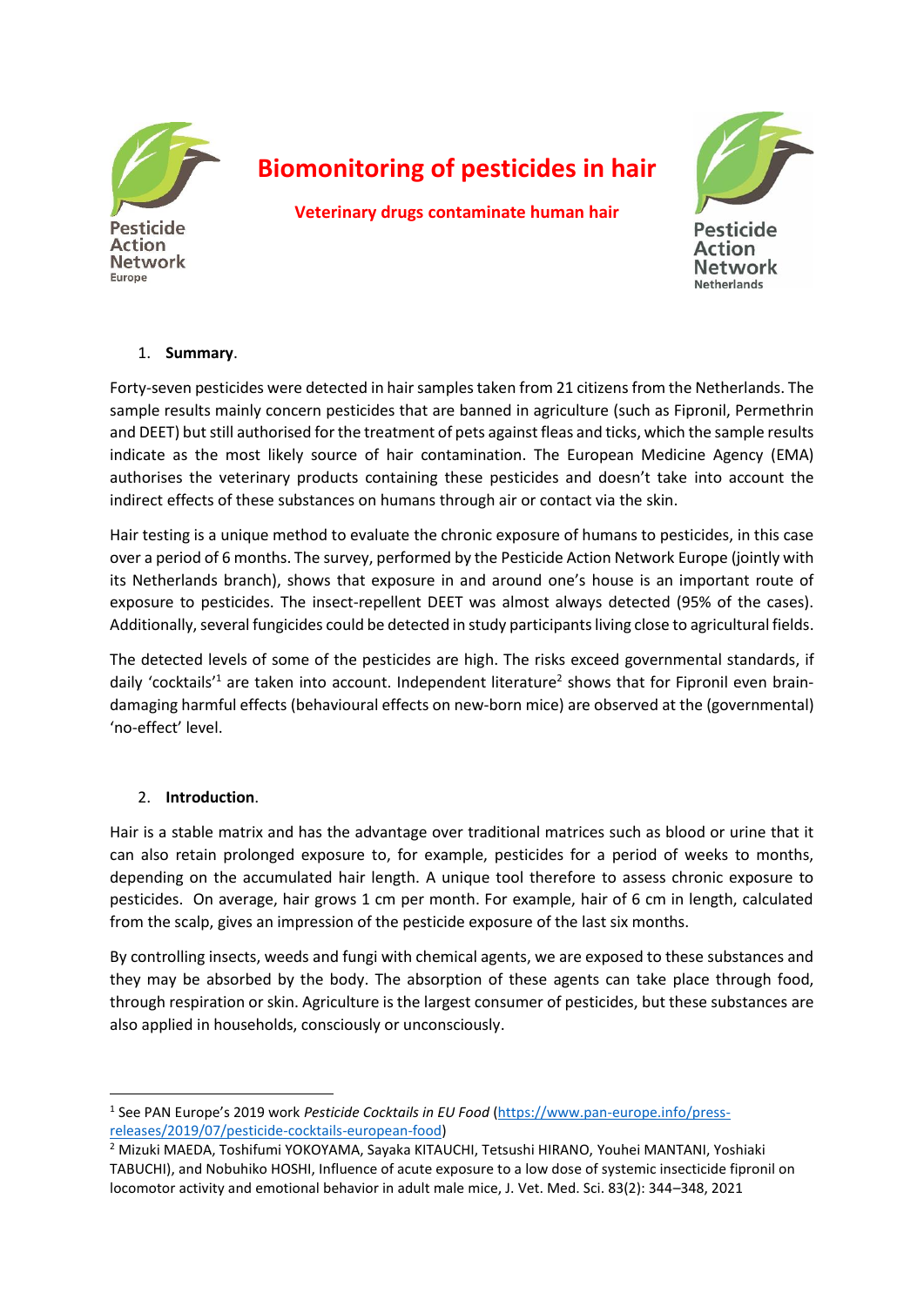The samples taken from hair have been collected by recruiting volunteers that were interested in being tested and generally cared about a healthy environment. Food consumption deviated from general consumption (the majority of the participants followed a sustainable diet, many of them mainly consuming organic or partly organic food). Many participants owned a pet. There was no attempt in this survey to monitor specific use, such as in agriculture, but rather to get a first impression of what pesticides could be expected to be present in hair in a more or less random population sample.

## 3. **Methodology**.

A letter with general information about the study and hair sampling was handed over to the volunteers. They were also asked to fill in a questionnaire about their residential location, their use of biocides in the house and garden, and about their possible treatment of pets with anti-tick and flea products and their type of food (conventional or organic) choices.

The volunteers were asked in the protocol to cut from their scalp a strand of hair of a total length of 6 cm and of about the thickness of a pencil (and depending on hair growth, possibly from different areas of the head). The test subjects or their hairdresser had to collect the cut hair strands parallel to each other on a piece of aluminum foil. They then had to send the foil tightly folded on all sides in an envelope to the contact person within Pesticide Action Network, after which the samples were kept in the refrigerator at 4 ° C until they were sent to the laboratory.

In total, 21 human samples were analyzed, and one dog.

| Sample-<br>code      | <b>Place of living</b> | <b>Distance</b>                                | Pet?   | <b>Chemical</b><br>treatment of the         | <b>Use</b>        | <b>Food preferences</b>                            |
|----------------------|------------------------|------------------------------------------------|--------|---------------------------------------------|-------------------|----------------------------------------------------|
|                      | (NL)                   | to agri-<br>field                              |        | pet?                                        | personal<br>care? | (preferneces<br>organic/standard %)                |
|                      |                        |                                                |        |                                             |                   | Own vegetables;                                    |
|                      |                        |                                                |        |                                             |                   | organic/standard                                   |
| GN20.014             |                        |                                                |        | Worms /ticks                                |                   | 60/40                                              |
| 01/08                | Beilen (Dr)            | 12 <sub>m</sub>                                | cat    | (june)                                      | Hair dye          | meat 80% standard                                  |
|                      |                        |                                                | dog    | Dog: Tropiclean                             |                   | 80/20                                              |
| GN20.016             |                        |                                                | scheep | Natural                                     |                   | dairy standard,                                    |
| 02/08                | Dwingeloo (Dr)         | 12 <sub>m</sub>                                | horse  | (Flea+Tick)                                 | no                | meat organic                                       |
|                      |                        |                                                | dog    |                                             |                   | 80/20                                              |
| GN20.017             |                        |                                                | scheep | Dog: Tropiclean                             |                   | dairy standard                                     |
| 02/08                | Dwingeloo (Dr)         | 12 <sub>m</sub>                                | horse  | Natural(Flee+Tick                           | no                | meat organic                                       |
| <b>MM01</b>          |                        |                                                |        | Occasionally dog                            |                   | 99/1 organic                                       |
| 04/08                | Assen (Dr)             | 1km                                            | no     | (half juli)                                 | no                | dairy 100% organic                                 |
| $JS-14/10-$          | St-Jacobiparochi       | 20 <sub>m</sub>                                |        |                                             |                   | 10/90,                                             |
| Haar-1               | (Fr)                   |                                                | no     | n.a.                                        | no                | dairy standard                                     |
| JDM-17/10-<br>Haar-2 | Muiderberg<br>(NH)     | 3 km van<br>weiland,<br>10 km<br>van<br>akkers | no     | n.a.<br>Occasionally dog                    | no                | 85/15;<br>dairy 100% organic                       |
| JJK 18/10-<br>Haar-3 | Wageningen<br>(Gld)    | 1km                                            | dog    | Once per month<br>till 3 sept.<br>1.0Vectra | no                | 100/0 (everything<br>organic or own<br>vegetables) |
| FA-21/10-<br>Haar-4  | Groningen              | 2km                                            | no     | n.a. Occasionally<br>dog (halve of july)    | Deet              | 50/50                                              |

*Tabel 1. Summary information on the participants to the study*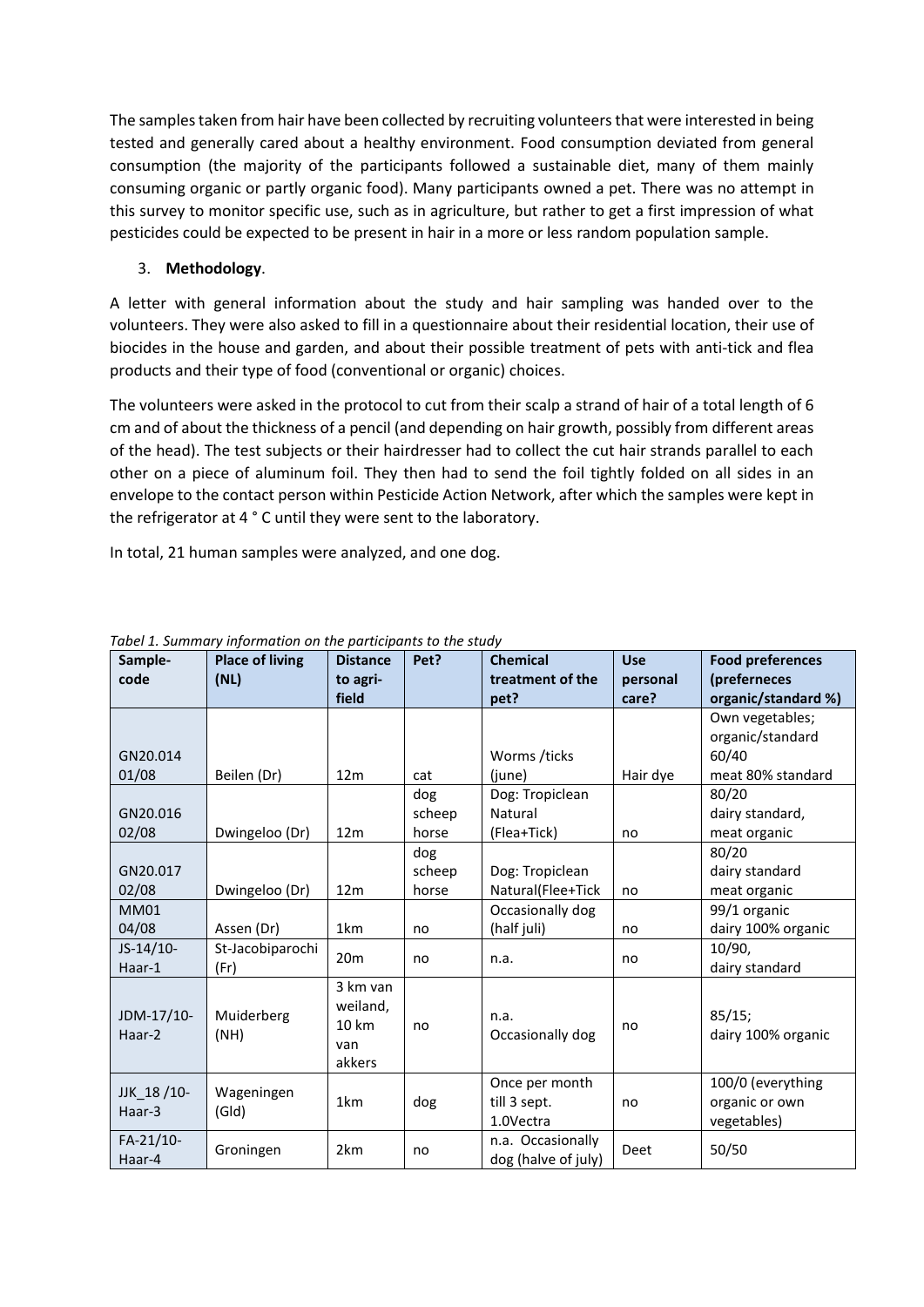| $IB-21/10-$<br>Haar-5  | Bern (CH)                       | 700m                         | dog                                        | Fluralaner/Braven<br>till 8 May                                                                | no                                                             | Vegetables,<br>fruit20/80, Dairy<br>standard        |
|------------------------|---------------------------------|------------------------------|--------------------------------------------|------------------------------------------------------------------------------------------------|----------------------------------------------------------------|-----------------------------------------------------|
| MS-22/10-<br>Haar-6    | Warnsveld,<br>Zutphen (Gld)     | 300m                         | no                                         | n.a                                                                                            | no                                                             | vegetables, fruit<br>50/50, dairy 75/25             |
| JdeG-24/10-<br>Haar-7  | Tholen (ZI)                     | Far away                     | dog                                        | Adventix in March                                                                              | no                                                             | vegetables, fruit<br>80/20; yoghurt 100%<br>organic |
| AS-aug-<br>Haar-8      | Assendelft (NH)                 | 1km                          | no                                         | n.a.                                                                                           | no                                                             | 70/30<br>dairy 60/40                                |
| HD-27/10-<br>Haar-9    | Barchem<br>(Achterhoek,<br>Gld) | 100m                         | dog                                        | Ectoline Duo 3aug.<br>Dimethicom 3.oct.<br>Milbemax 5mei.                                      | no                                                             | 40/60, dairy mixed                                  |
| BW-27/10-<br>Haar-10   | Barchem<br>(Achterhoek,<br>Gld) | 20 <sub>m</sub>              | dog<br>cat<br>7 chicken                    | Dog: worms-<br>milbemax 6sept.<br>flees/ticks<br>Bravecto 18mei.<br>Cat: Fipralone-<br>spot-on | Ecokid-<br>Outback<br>Jack<br>(against<br>mosquitoe<br>august) | Vegetables en fruit<br>organic; dairy 99/1          |
| IM-27/10-<br>Haar-11   | Barchem<br>(Achterhoek,<br>Gld) | 20 <sub>m</sub>              | dog<br>cat<br>7chicken                     | Dog: worms-<br>milbemax 6sept.<br>flees/ticks<br>Bravecto 18mei.<br>Cat: Fipralone-<br>spot-on | Ecokid-<br>Outback<br>Jack<br>(against<br>mosquitoe<br>august) | Veg/fruit organic;<br>dairy 99/1                    |
| LC-29/10-<br>Haar-12   | Broek in<br>Waterland (NH)      | Also<br>lived in<br>Adam     | no                                         | n.v.t.                                                                                         | n.v.t.                                                         | 70/30<br>dairy 80/20                                |
| CdeJ-31/10-<br>Haar-13 | Assen (Dr)                      | 500m                         | cat                                        | Bravecto 1.0<br>250mg (flee),<br>Milpro (1.0<br>worms)                                         | care plus,<br><b>DEET40%</b>                                   | 30/70,<br>dairy 50/50                               |
| RJ-31/10-<br>Haar-14   | Assen (Dr)                      | 500m                         | cat                                        | Bravecto 1.0<br>250mg (flee),<br>Milpro (1.0<br>worms)                                         | care plus,<br><b>DEET40%</b>                                   | 30/70,<br>dairy 50/50                               |
| SA-27/10-<br>Haar-15   | Wageningen<br>(GId)             | 700m                         | 1 dog<br>1 cat                             | Dog monthly<br>Frontline; cat af<br>en toe Frontline                                           | zelden                                                         | 50/50<br>dairy organic                              |
| NN-15/11-<br>Haar-16   | Bennekom (Gld)                  | 600<br>oost/<br>1000wes<br>t | no                                         | May 2019 cat<br>imidacloprid                                                                   | keratine<br>silver-<br>Schwarzko<br>pf                         | 98/2 (40% own)<br>dairy 90!10                       |
| RL-6/11-<br>Haar-17    | Zeist (Ut)                      | >4km                         | 1cat<br>2 cavia's<br>4<br>chickenn<br>fish | Dog no drugs; Cat<br>Seresto; 5.05                                                             | no                                                             | 100/0<br>dairy 100% organic                         |
| DOG:<br>HA-16/11-      | Assen (Dr)                      | 1km                          |                                            | Halve of July                                                                                  |                                                                |                                                     |

The hair samples were analyzed by an accredited laboratory in Germany (Pica Lab., Berlin) by LC/MS and GC/MS for 765 different pesticides, metabolites and biocides, method LA-Pestizide-001.07 based on DIN EN 15662 L00.00-115/1. For the analysis of the hair samples, the lower limit of quantification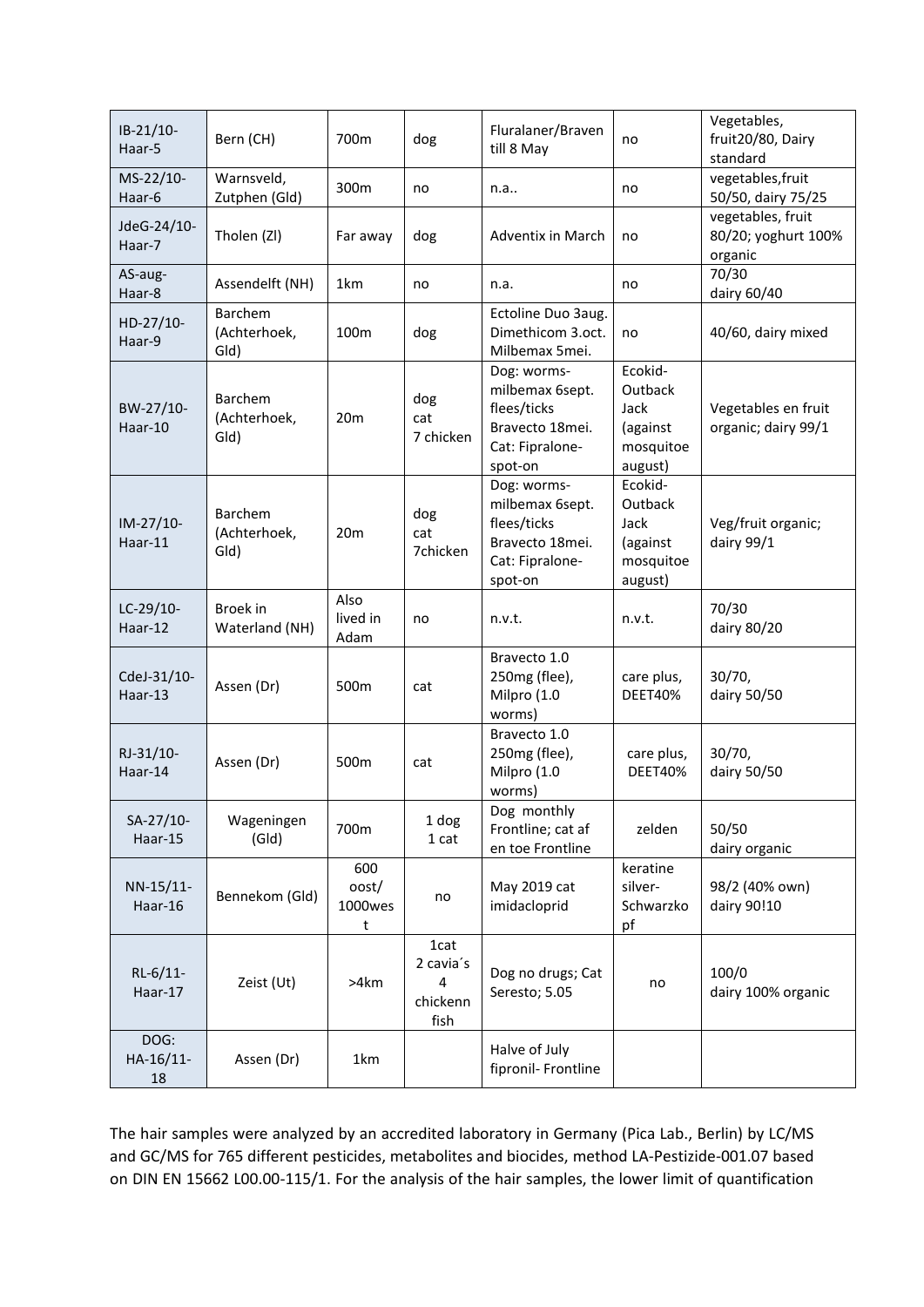was lowered from 0.010 milligrams to 0.002 milligrams per kilogram of hair (i.e. from 10 μg/kg to 2 μg/kg).

## **4. Summary of the results.**

In 20 of the 21 human hair samples examined, a total of 47 pesticides were found (11 different pesticides). On average, 2.24 different substances were detected per sample with an average content of 0.418 mg/kg hair. The insecticide/insect repellent DEET was found in 95% of the tested persons, the insecticide permethrin in almost half (48%) and the insecticide fipronil in 14%. These insecticides were also found in people who never used the agent themselves. Of the 11 substances found, two were authorized as a plant protection product, one as a biocide, one as a veterinary medicinal product, one as a plant protection product as well as a biocide, two as a biocide as well as a veterinary medicinal product, and four substances were not authorized at all. The highest content of all measured substances was found for nicotine (2 mg/kg), followed by permethrin at a concentration of 1.80 mg/kg hair as can be seen in Table 2.

| <b>NR</b>      | <b>Sample</b>     | Number analysed Total level |               | Detected substances (level in mg/kg) |       |
|----------------|-------------------|-----------------------------|---------------|--------------------------------------|-------|
|                |                   | substances                  | mg/kg in hair |                                      |       |
| $\mathbf{1}$   |                   | 3                           | 0,164         | Dodine                               | 0,15  |
|                |                   |                             |               | <b>DEET</b>                          | 0,004 |
|                | GN20.014 01/08    |                             |               | Permethrin                           | 0,01  |
| $\overline{2}$ |                   | 6                           | 2,44          | Fipronil (+sulfone)                  | 0,31  |
|                |                   |                             |               | Permethrin                           | 0,093 |
|                |                   |                             |               | <b>DEET</b>                          | 0,81  |
|                |                   |                             |               | Azoxystrobin                         | 0,01  |
|                |                   |                             |               | Carbendazim/benomyl 0,002            |       |
|                | GN20.016 02/08    |                             |               | Nicotine                             | 0,2   |
| 3              |                   | 6                           | 1,425         | Fipronil (+sulfone)                  | 0,11  |
|                |                   |                             |               | Permethrin                           | 0,1   |
|                |                   |                             |               | <b>DEET</b>                          | 0,221 |
|                |                   |                             |               | Azoxystrobin                         | 0,01  |
|                |                   |                             |               | Carbendazim/benomyl 0,007            |       |
|                | GN20.017 02/08    |                             |               | Nicotine                             | 2,0   |
| $\overline{4}$ |                   | $\overline{3}$              | 0,177         | Fipronil (+sulfone)                  | 0,16  |
|                |                   |                             |               | Permethrin                           | 0,008 |
|                | MM0104/08         |                             |               | <b>DEET</b>                          | 0,009 |
| 5              | JS-14/10-Haar-1   | $\overline{2}$              | 0,096         | <b>DEET</b>                          | 0,004 |
|                |                   |                             |               | Permethrin                           | 0,092 |
| 6              | JDM-17/10-Haar-2  | $\overline{2}$              | 0,42          | <b>DEET</b>                          | 0,25  |
|                |                   |                             |               | Permethrin                           | 0,17  |
| $\overline{7}$ | JJK_18 /10-Haar-3 | $\overline{2}$              | 1,814         | Permethrin                           | 1,80  |
|                |                   |                             |               | <b>DEET</b>                          | 0,014 |
| 8              | FA-21/10-Haar-4   | $\mathbf{1}$                | 0,018         | <b>DEET</b>                          | 0,018 |
| 9              | IB-21/10-Haar-5   | $\mathbf{1}$                | 0,022         | <b>DEET</b>                          | 0,022 |
| 10             | MS-22/10-Haar-6   | $\mathbf{1}$                | 0,095         | <b>DEET</b>                          | 0,095 |
| 11             |                   | $\overline{3}$              | 0,413         | Permethrin                           | 0,36  |
|                | JdeG-24/10-Haar-7 |                             |               | <b>DEET</b>                          | 0,047 |
|                |                   |                             |               | Pentacholoanisole                    | 0,006 |
| 12             | AS-aug-Haar-8     | 3                           | 0,014         | <b>DEET</b>                          | 0,006 |

*Table 2. The 21 samples of humans (and 1 dog), the number of substances analysed, the total quantitative level of analysed substances and the individual levels of the substances.*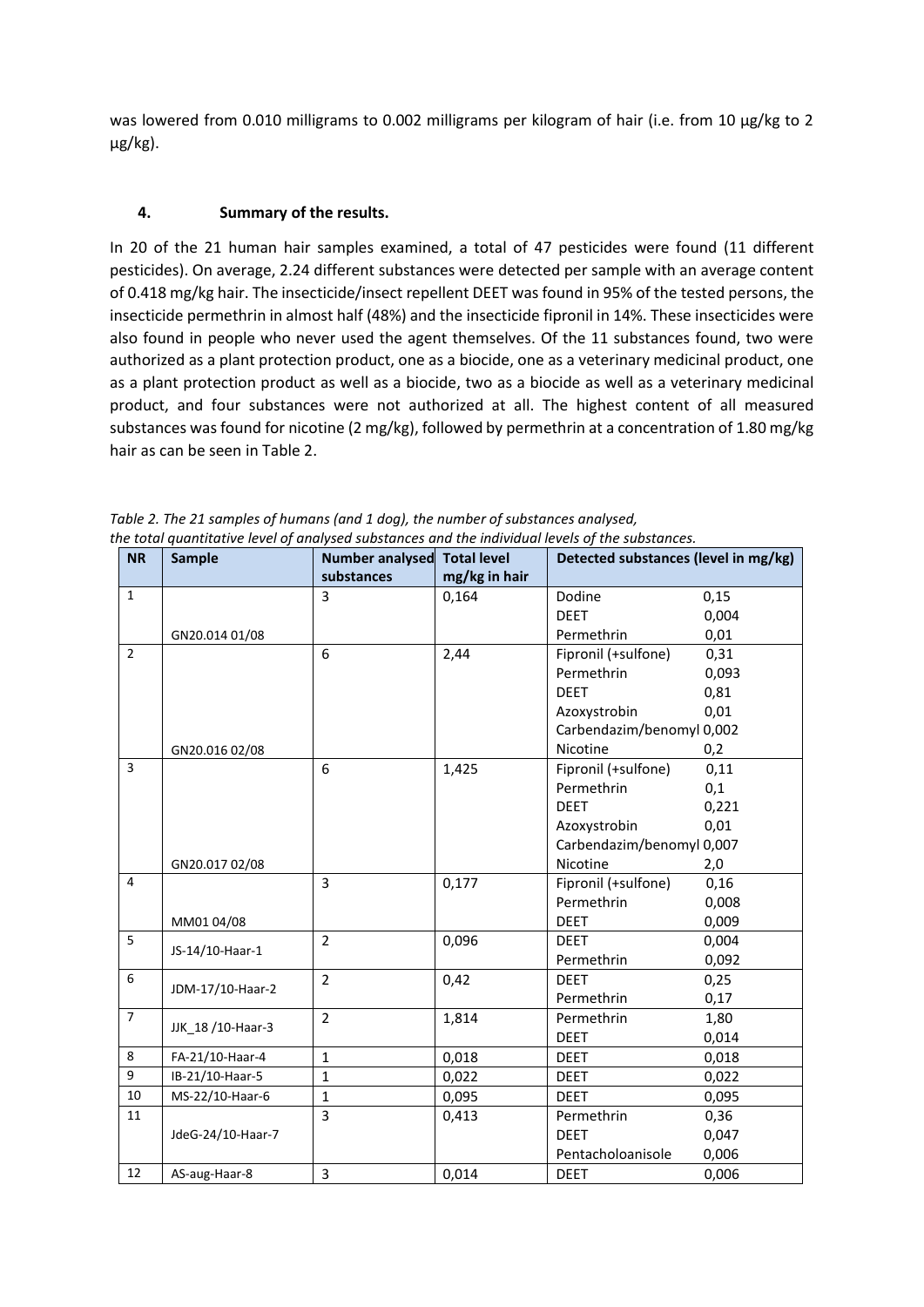|    |                                            |                |                    | Lindane             | 0,004 |
|----|--------------------------------------------|----------------|--------------------|---------------------|-------|
|    |                                            |                |                    | Pentacholoanisole   | 0,004 |
| 13 | HD-27/10-Haar-9                            | $\overline{2}$ | 0,015              | Diazinone           | 0,012 |
|    |                                            |                |                    | <b>DEET</b>         | 0,003 |
| 14 | BW-27/10-Haar-10                           | $\overline{2}$ | 0,24               | Permethrin          | 0,19  |
|    |                                            |                |                    | <b>DEET</b>         | 0,05  |
| 15 | IM-27/10-Haar-11                           | $\mathbf{0}$   | $\Omega$           | n.a.                |       |
| 16 |                                            | 5              | 0,944              | Permethrin          | 0,92  |
|    |                                            |                |                    | <b>DEET</b>         | 0,007 |
|    | LC-29/10-Haar-12                           |                |                    | Pentacholoanisole   | 0,004 |
|    |                                            |                |                    | Thiabendazole       | 0,004 |
|    |                                            |                |                    | Lindane             | 0,009 |
| 17 | CdeJ-31/10-Haar-13                         | $\mathbf{1}$   | 0,029              | <b>DEET</b>         | 0,029 |
| 18 | RJ-31/10-Haar-14                           | $\mathbf{1}$   | 0,004              | <b>DEET</b>         | 0,004 |
| 19 | SA-27/10-Haar-15                           | $\mathbf{1}$   | 0,004              | <b>DEET</b>         | 0,004 |
| 20 | NN-15/11-Haar-16                           | $\mathbf{1}$   | 0,01               | <b>DEET</b>         | 0,01  |
| 21 | RL-6/11-Haar-17                            | $\mathbf{1}$   | 0,01               | <b>DEET</b>         | 0,01  |
| 22 | HOND: HA-16/11-18                          | $\overline{2}$ | 18,542             | Fipronil (+sulfone) | 18,5  |
|    |                                            |                |                    | <b>DEET</b>         | 0,042 |
|    | Average number of<br>substances per sample | 2,24           |                    |                     |       |
|    | (without the dog)                          |                |                    |                     |       |
|    | Average total level per                    |                | $0,418$ mg/kg      |                     |       |
|    | sample (without the<br>dog)                |                | $(418 \,\mu g/kg)$ |                     |       |

Most often, the insect repellent DEET (N, N-diethyl-meta-toluenamide) was found. DEET was found in 20 (95%) of the 21 hair samples. The content ranged from 0.004 to 0.81 milligrams/kg hair (mg/kg), with an average content of 0.077 mg/kg.

The insecticide permethrin was found in almost half (48%) of the samples. The quantifiable levels found ranged from 0.01 to 1.90 mg/kg. Permethrin is used for many purposes, including as a biocide to kill harmful insects in wood, home and garden and as a veterinary medicine. Permethrin also appears to be very commonly added to wool or silk garments to prevent moths from attacking textiles.

It is striking that in three of the four samples taken at the beginning of August, the very toxic insecticide fipronil was found at levels of 0.11 to 0.31 mg/kg hair. Of these, one person came into regular contact with a dog that had been treated with a fipronil-containing agent (Frontline) in mid-July. For the dog, treated with Frontline against fleas and ticks in mid-July, 18.5 mg fipronil/kg was found in its hair. The hair sample was taken 3 weeks after the treatment. The source of the fipronil found cannot be traced in the other two test subjects.

The fungicides azoxystrobin, dodine and carbendazim / benomyl were found in three test persons who live 12 meters away from a bulb growing field (lily/bulb area).

The substance pentachloroanisole (0.004 to 0.006 mg / kg) was found in 3 test persons living in Zeeland and Noord-Holland. Pentachloroanisole is a reaction product (a break-down product or metabolite) of pentachlorophenol. Pentachlorophenol was used, among other things, in wood preservation, paper and cork, in shoe polish and in many industrial processes. The insecticide lindane was also found in two of the three pentachloranisole containing hair samples (0.004 and 0.009 mg / kg).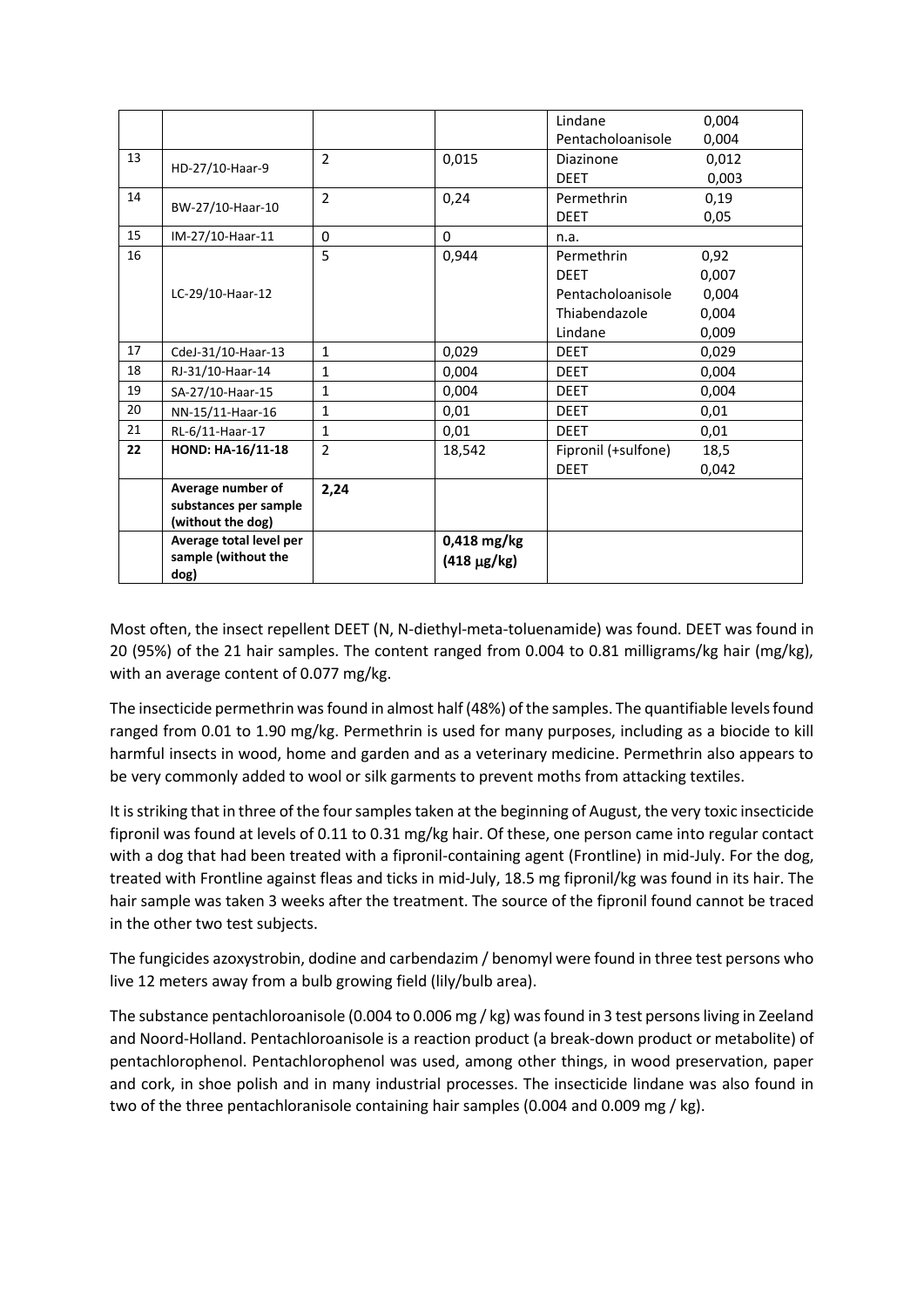## **5. Possible origin of the pesticides in hair.**

Due to its highly toxic effect on humans and the environment, the insecticide fipronil is banned as a plant protection product, yet authorized as a biocide for a single covered application for professional use. The substance has been approved by the European Medicines Evaluation Board (MEB) as a veterinary medicine in 127 products to combat fleas, ticks and lice in dogs and cats. The MEB weighs the risks for the pets against the effectivity ('risk-benefit' approach)<sup>3</sup>. These highly toxic products are freely available in pet stores, on the Internet and through veterinarians. However, Fipronil is not approved for use in food-producing pets such as chickens and cows. For dogs or cats, a dose of 10 mg to 50 mg fipronil per kg body weight per treatment is permitted by the MEB, with the approval of the Ministry of Agriculture, Nature and Food Quality (Veterinary Medicines Information Bank). Likely, the indirect effects of its use for humans is not considered.

The insecticide permethrin is on the market in 67 products as a veterinary medicine to combat fleas, lice and ticks in dogs and cats. Both fipronil and permethrin are often marketed in combination with each other. Permethrin is also often used in conjunction with the "bee venom" imidacloprid (Imidacloprid is authorized by the MEB as a veterinary medicine in 76 products for the treatment of dogs and cats, but not detected here in this study).

The insecticide, acaricide diazinon, can be found as a veterinary medicine under 9 different product names such as flea collar for dogs and cats. This organophosphate was registered as a crop protection product until 1998.

Of the 11 substances found, five are not permitted for use as a plant protection product, biocide or veterinary medicine. The following substances are not authorized as pesticides, biocides or veterinary medicines: Pentachorophenol (PCP), the parent substance of the conversion product pentachloranisole, acts as an insecticide, fungicide, herbicide, growth regulator and is wood preservative. Since 1994, the marketing and use of PCP has been prohibited in the Netherlands.

In the Netherlands, the authorization of the fungicide carbendazim (also a conversion product of the fungicide Benomyl) was withdrawn in 2012. The marketing and use of the insecticide/acaricide Lindane have been banned in the Netherlands since 2007.

For agricultural pesticides, E. Polledri et al. (Science of the Total Environment 687 (2019) 808–816) present evidence that the quantity of applied pesticides was positively correlated with the concentration of pesticides in hair. The mechanism of incorporation of pesticides in hair is poorly understood.

## **6. Health risks for humans.**

EMA, the European Medicine Agency, receives the dossiers that industry has to submit based on Directive 2001/82/EC. While the Directive has an objective of safeguarding public health, for veterinary products only clinical trials are required to demonstrate efficacy, side effects, contra-indications and the exposure of humans via food. The indirect effects, such as exposure of humans and the environment via pets, is not taken into account.

One way to assess the risks of (indirect) exposure through pets is the comparison with (government) health standards. Based on industry studies, European authorities have derived an Acceptable Daily

<sup>&</sup>lt;sup>3</sup> See example for Fipronil [\( https://www.ema.europa.eu/en/medicines/veterinary/referrals/fiprex#all](https://www.ema.europa.eu/en/medicines/veterinary/referrals/fiprex%23all-documents-section)[documents-section\)](https://www.ema.europa.eu/en/medicines/veterinary/referrals/fiprex%23all-documents-section)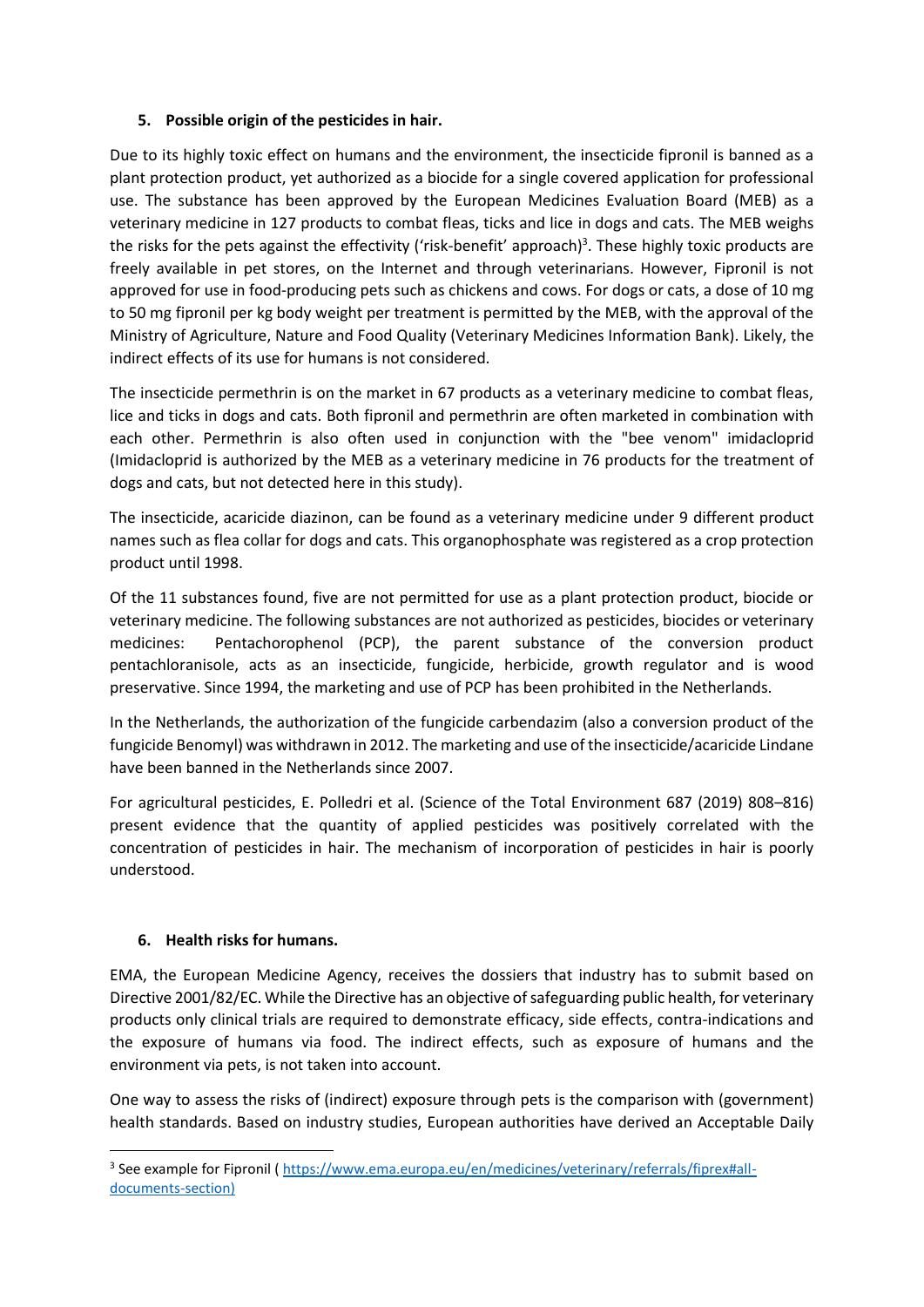Intake (so-called ADI's), that is, the amount of a pesticide a human can safely be exposed to. If we take the example of Fipronil and a 10 kg child, the child is allowed to be exposed to 0,002 mg daily. With one sample that contained 0,31 mg of Fipronil it can be calculated that it would take 150 days of maximum exposure to Fipronil to remain on the safe side.

The level analysed in hair, at the same time, is not equivalent to the level people are exposed to. Appenzeller et al. (Arch Toxicol (2017) 91:2813–2825) report that there is a distribution of the pesticides between urine, plasma and hair. For Fipronil f.i up tp 12,9 pg/mg in hair, up to 0,81 in urine and up to 22,8 in plasma. The comparison with the ADI should therefore calculate the total exposure of the body and will likely exceed the ADI.

| <b>Acceptable Daily Intake (ADI)</b> |               |  |  |  |
|--------------------------------------|---------------|--|--|--|
| in mg/kg body weight                 |               |  |  |  |
| Azoxystrobin                         | 0,2           |  |  |  |
| Benomyl                              | 0,02          |  |  |  |
| Carbendazim                          | 0,02          |  |  |  |
| Diazinon                             | 0,002         |  |  |  |
| Dodine                               | 0,1           |  |  |  |
| Fipronil                             | <i>0.0002</i> |  |  |  |
| Lindaan                              | 0,008         |  |  |  |
| Nicotine                             | 0.0008        |  |  |  |
| Permethrin                           | 0,01          |  |  |  |
| Thiabendazool                        | 0,1           |  |  |  |
| Pentachooranisole                    | 0,01          |  |  |  |

For Permethrin, a similar calculation can be done. A child weighing 10 kg would be allowed to be exposed to 0,1 mg of Permethrin on a daily basis. One sample contained 1,8 mg/kg of Permethrin and it would take 18 days of maximum exposure to remain on the safe side. If we take into account that people are exposed to dozens of pesticides at the same time and many other chemicals, or chemical 'cocktails', the conclusion is that the government system on ADIs is not safe, especially since the total exposure of the body will be higher than in hair alone.

Additionally, consumers are exposed to pesticide residues in food, pesticides and chemicals via drugs and cosmetics, as well as in the air. The toxicity of chemicals with the same toxicity as Permethrin (which is especially toxic to the nervous system and the brain) should be added and ADIs lowered. If we include a default factor (10), revising the ADI to 0,1x ADI to account for the cocktail effects, in both examples of Fipronil and Permethrin, the exposure is unsafe.

The dog shows very high levels of Fipronil in hair, 18,5 mg/kg. This is 740x higher than the 'no effect' level of 0,025 mg/kg, based on animal studies. It can be doubted whether this high dose is really safe for the pet on the long run. Via this route of animal drugs, the EMA allows very high levels of pesticides in the environment, while risks are not evaluated.

On top of this, the reliance of governments on industry studies includes a big conflict of interest. Industry has an interest in finding a 'desired' outcome. If available, independent studies from academia should be consulted. Taking a look at independent literature another picture emerges. Again concerning the pesticide Fipronil, Maeda et al. (J. Vet. Med. Sci*.* 83(2): 344–348, 2021) show that effects (behavioural effects on new-born mice) can be seen at the (governmental) 'no-effect' level, which is the basis for the ADI.